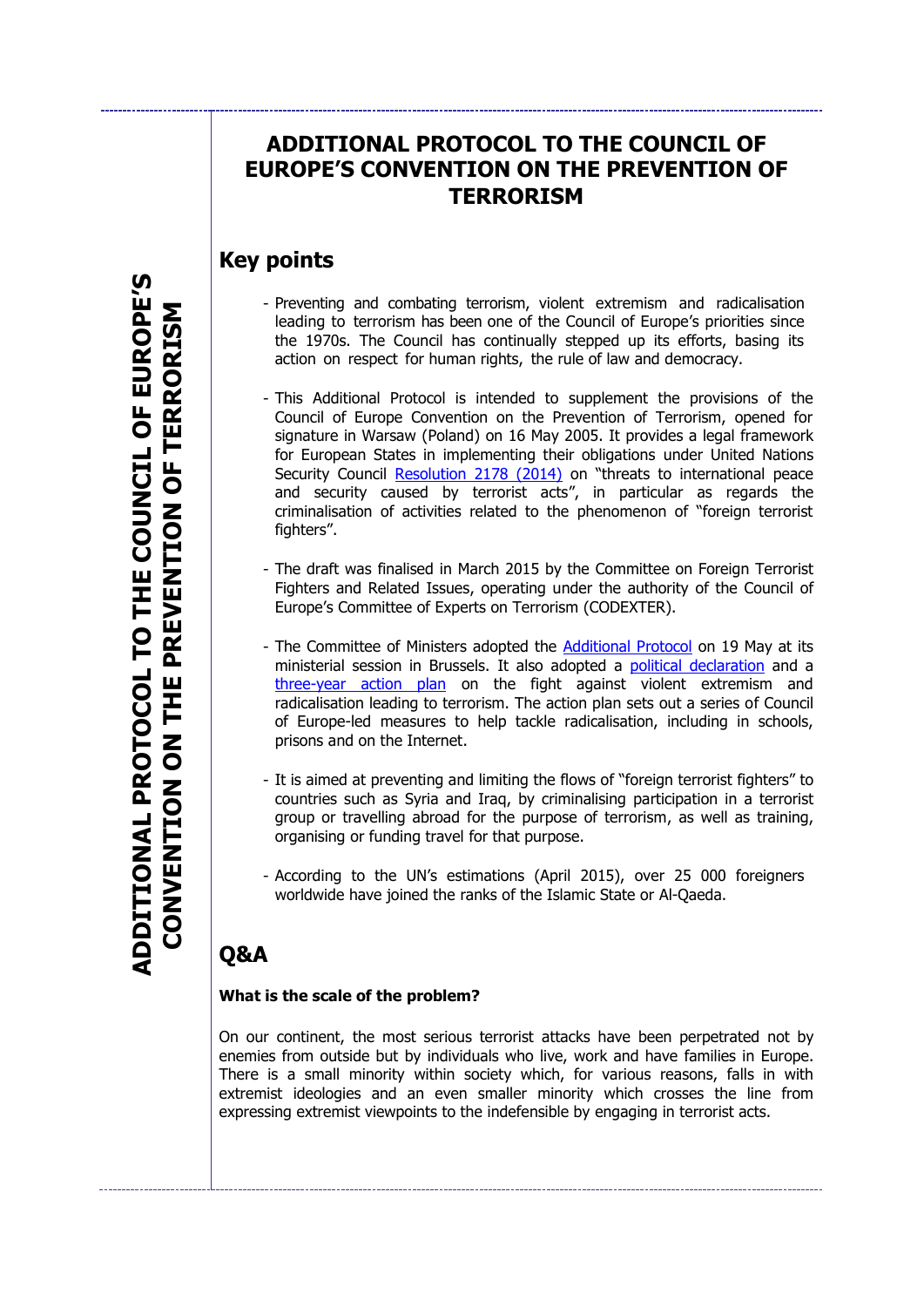First and foremost, it is the task of each State to prevent and combat terrorism, but a collective effort by groups of States is also needed to prevent terrorist acts from being carried out and to bring terrorists to justice.

#### **What is the aim of the new Additional Protocol?**

The aim of the additional protocol to the Convention on the Prevention of Terrorism (see below) is to criminalise:

- participating in an association or group for the purpose of terrorism;
- receiving training for terrorism;
- travelling abroad for the purpose of terrorism;
- funding travel abroad for the purpose of terrorism;
- organising or otherwise facilitating travel abroad for the purpose of terrorism.

It also provides for measures to boost international cooperation, including the setting up of a 24/7 network of contacts for the rapid exchange of information related to foreign terrorist fighters between countries.

#### **What are the Council of Europe's main instruments for combating terrorism?**

The Council of Europe has three major [international treaties](http://www.conventions.coe.int/) for combating terrorism:

#### The **[Convention on the Prevention of Terrorism](http://www.conventions.coe.int/Treaty/Commun/QueVoulezVous.asp?NT=196&CM=8&DF=&CL=FRE) (2005)**

The Council of Europe adopted this convention to increase the effectiveness of existing international instruments for combating terrorism. The instrument provides for two main strategies for enhancing member States' efforts to prevent terrorism:

- criminalising certain actions likely to result in the committing of acts of terrorism, notably public incitement and recruitment and the provision of training for terrorism;
- developing cooperation in the sphere of prevention both nationally (national prevention policies) and internationally (revising agreements on extradition and mutual assistance, and other existing machinery).

The Convention includes a provision for the protection and compensation of victims of terrorism and provisions safeguarding human rights and the principles of rule of law in the fight against terrorism.

The **[Council of Europe Convention on Laundering, Search, Seizure and](http://conventions.coe.int/Treaty/Commun/QueVoulezVous.asp?CL=ENG&CM=8&NT=198)  [Confiscation of the Proceeds from Crime and on the Financing of Terrorism](http://conventions.coe.int/Treaty/Commun/QueVoulezVous.asp?CL=ENG&CM=8&NT=198) (2005)**

This Convention is the first international treaty simultaneously covering prevention and financing of terrorism and connected money laundering offences. The text works on the principle that fast access to financial data or information on the assets of criminal organisations, including terrorist groups, is vital for the effective application of prevention and suppression measures and ultimately the best means of curbing their actions.